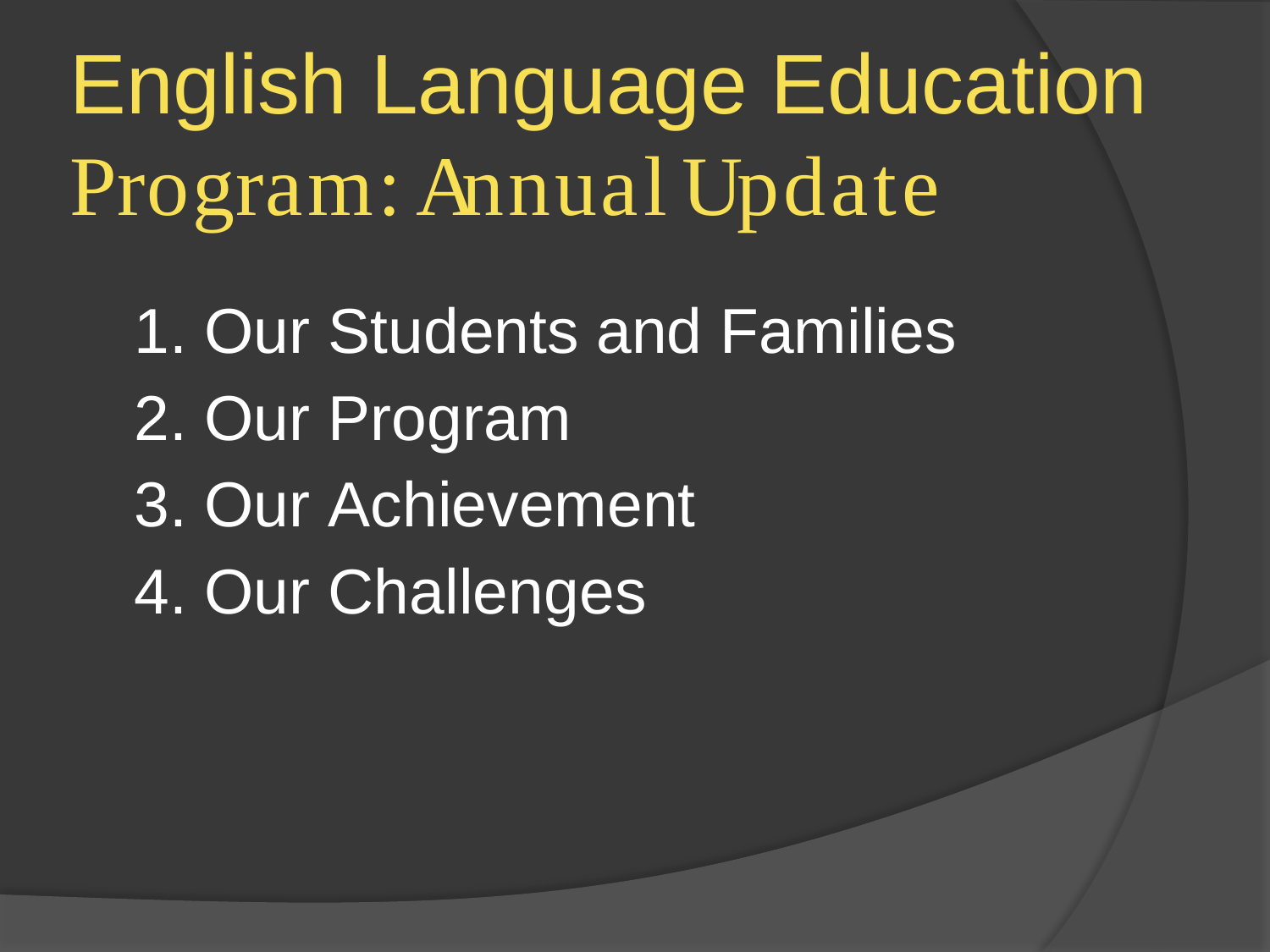#### Welcoming our EL Families

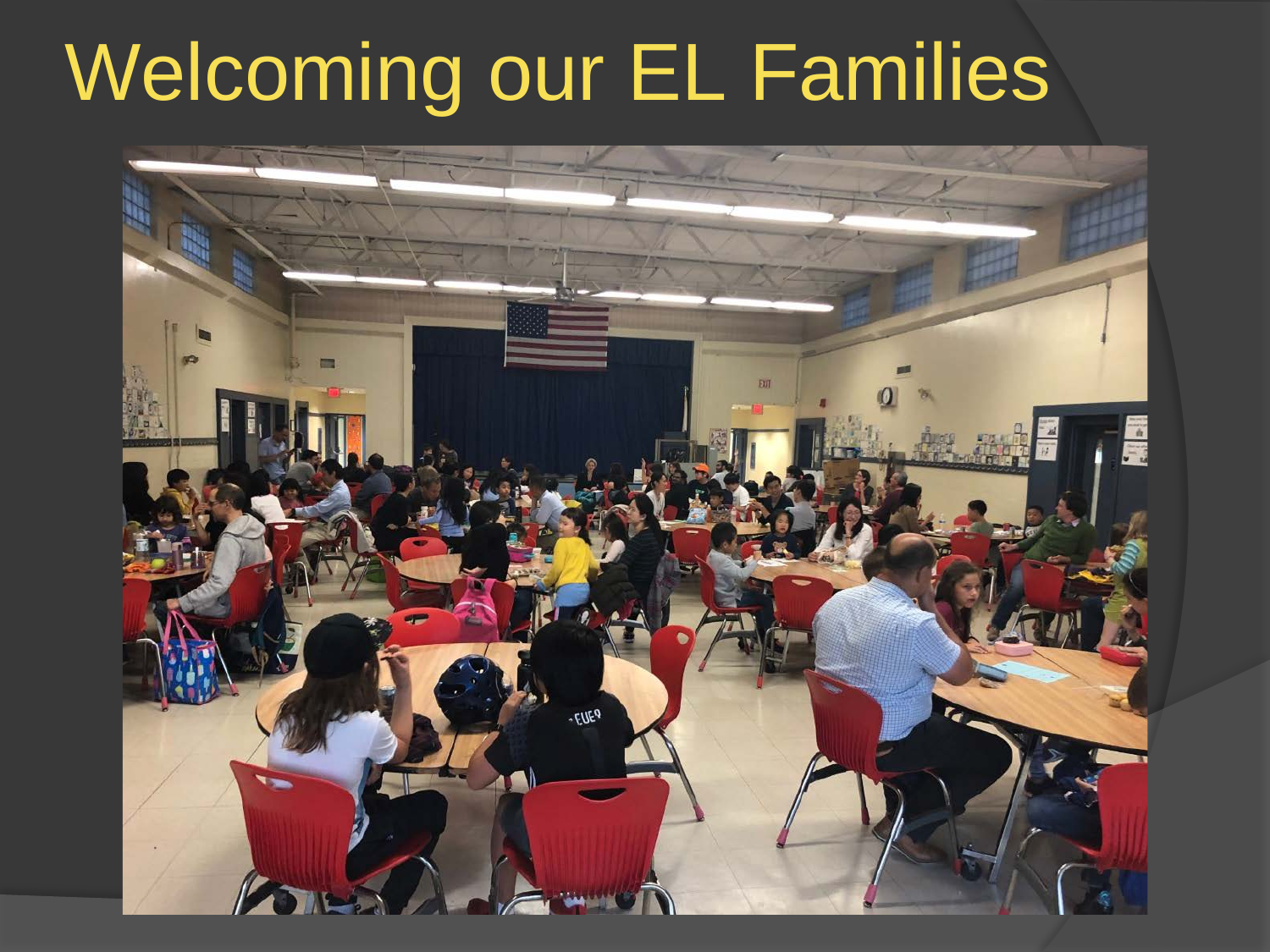The English Learner Parent Advisory Council

The mission of the Belmont ELPAC is to work to promote multilingual and multicultural values for all students and to aid in the integration process of new English language learners into the Belmont community.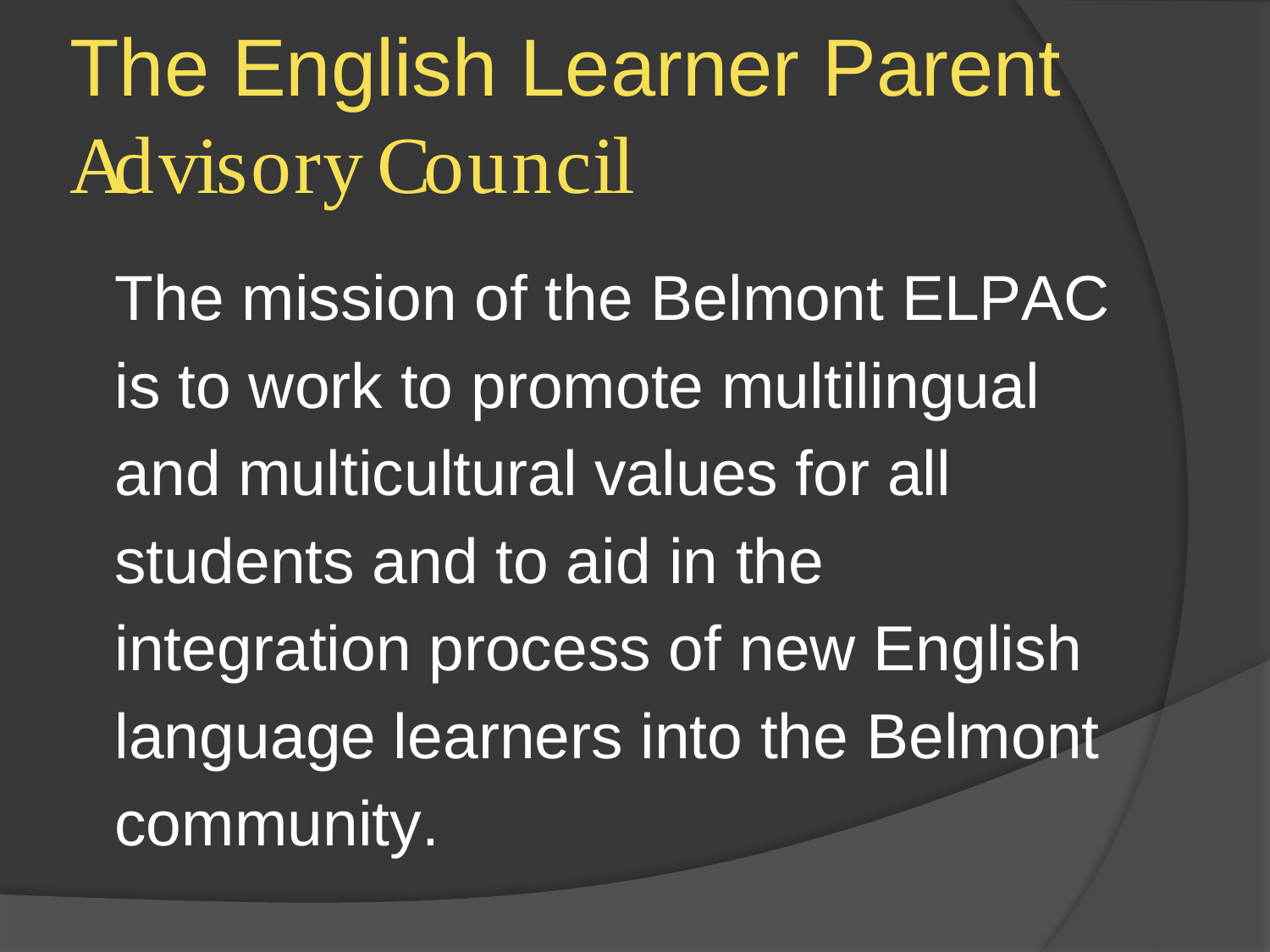## Who Are Our ELs?

#### **Geographic Distribution**

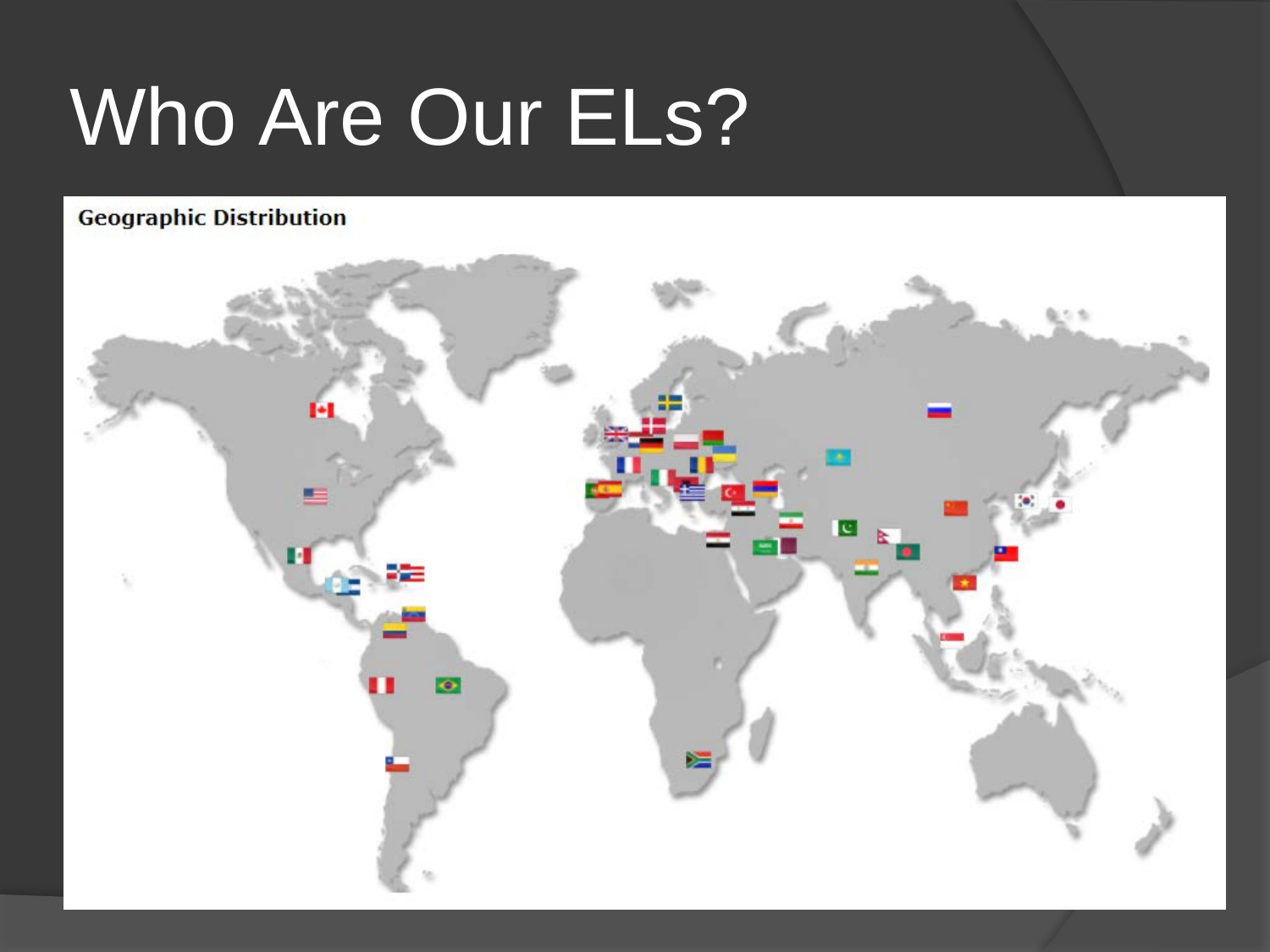## FY20 ELs by Proficiency Level

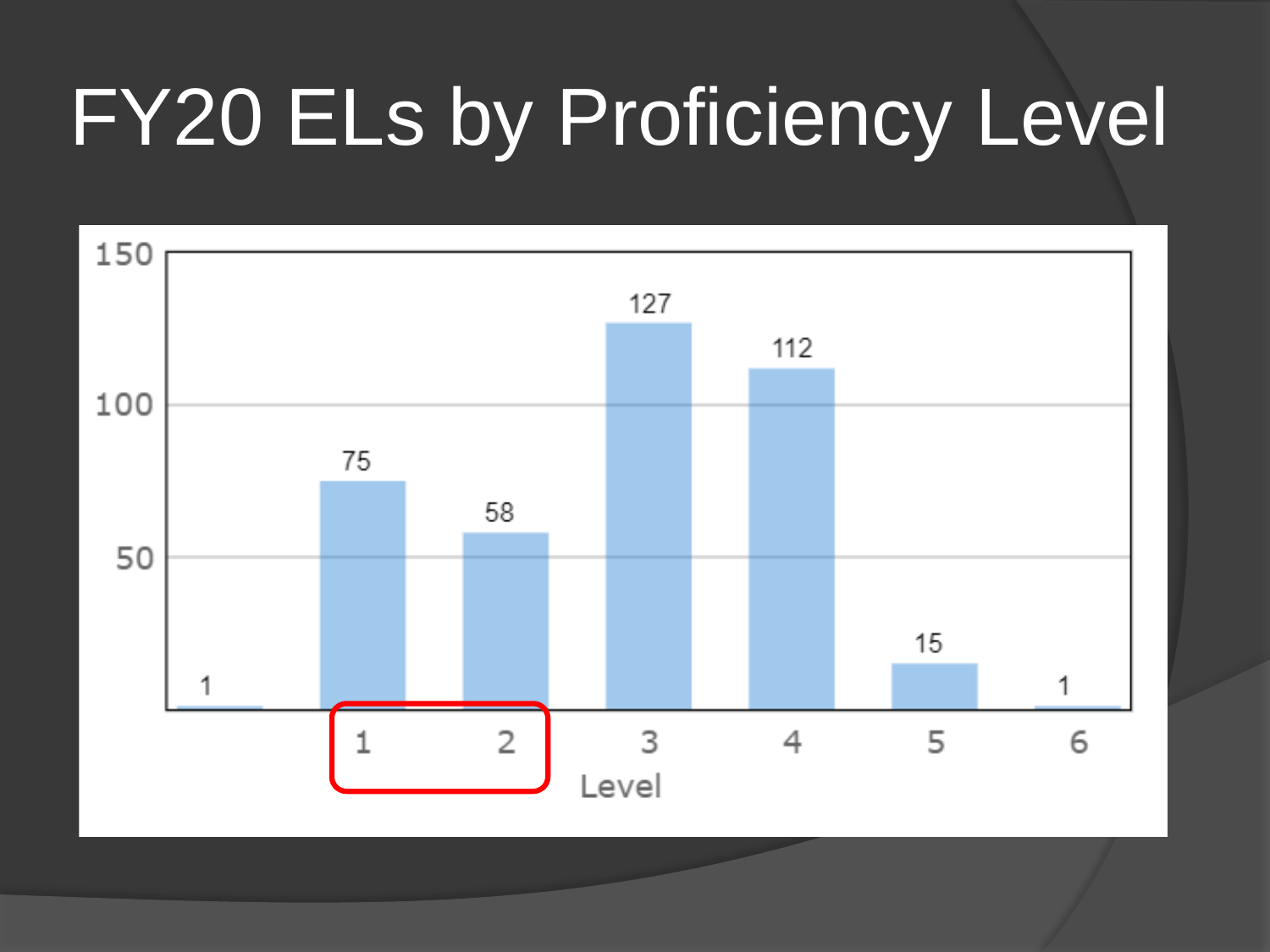## Level 1 and 2 ELs by School, FY2

| School       | <b>ELE FTEs</b>       | <b>EL Students</b> | <b>Student: Teacher</b><br>Ratio         | % of ELs who are<br>Level $1&2$ |
|--------------|-----------------------|--------------------|------------------------------------------|---------------------------------|
| Burbank      | 1.8                   | 61                 | 34:1                                     | 33%                             |
| Butler       | 2.0                   | 67                 | 34:1                                     | 37%                             |
| Wellington   | $2.6 K-4$<br>$0.2$ PK | K-4:84<br>PK: 19   | $\overline{\phantom{a}}$<br>32:1<br>95:1 | 36%                             |
| Winn Brook   | 2.0                   | 73                 | 37:1                                     | 26%                             |
| Chenery      | 2.8                   | 74                 | 26:1                                     | 38%                             |
| Belmont High | .8                    | 26                 | 33:1                                     | 31%                             |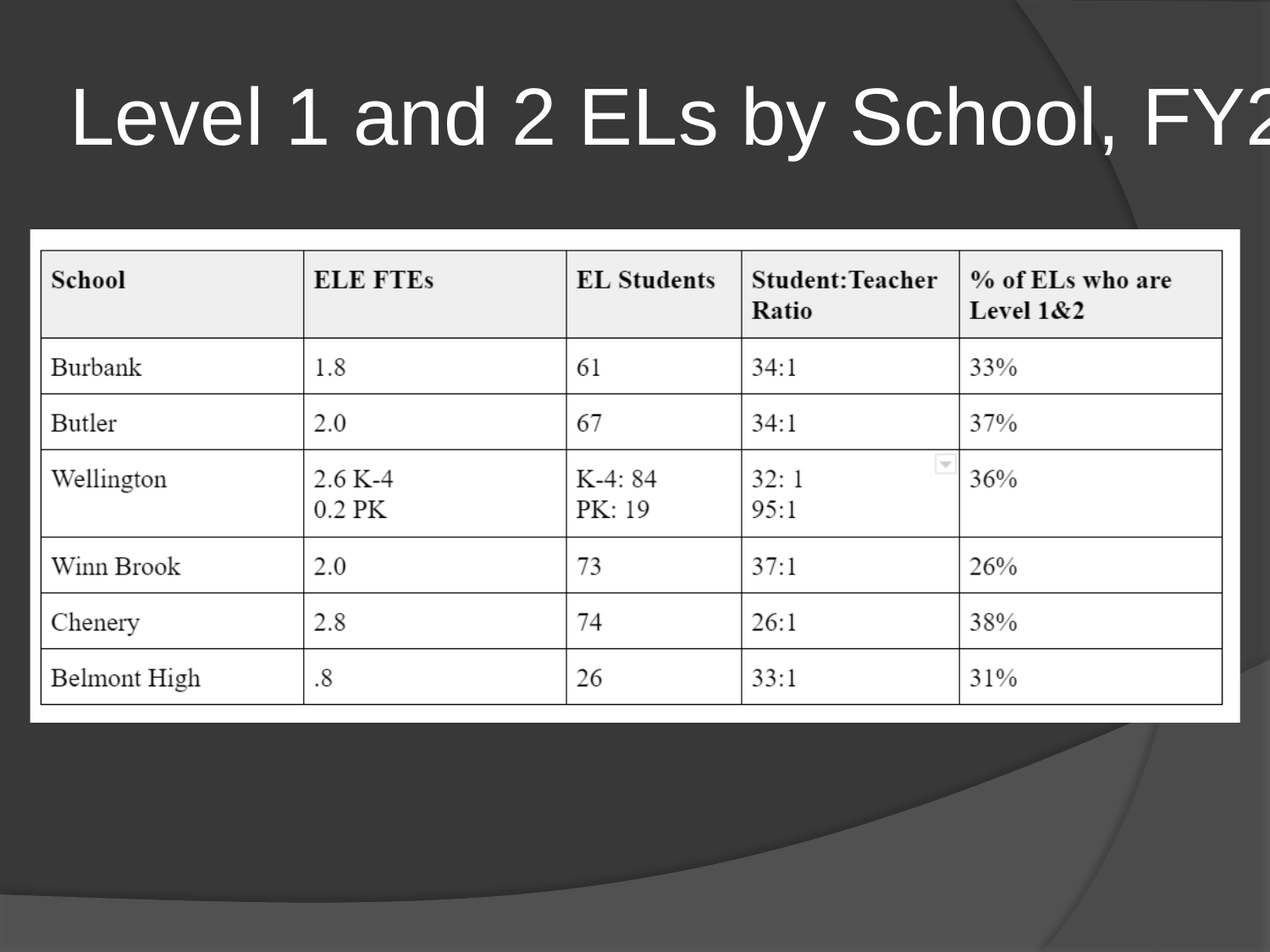# Mobility in the ELE Program

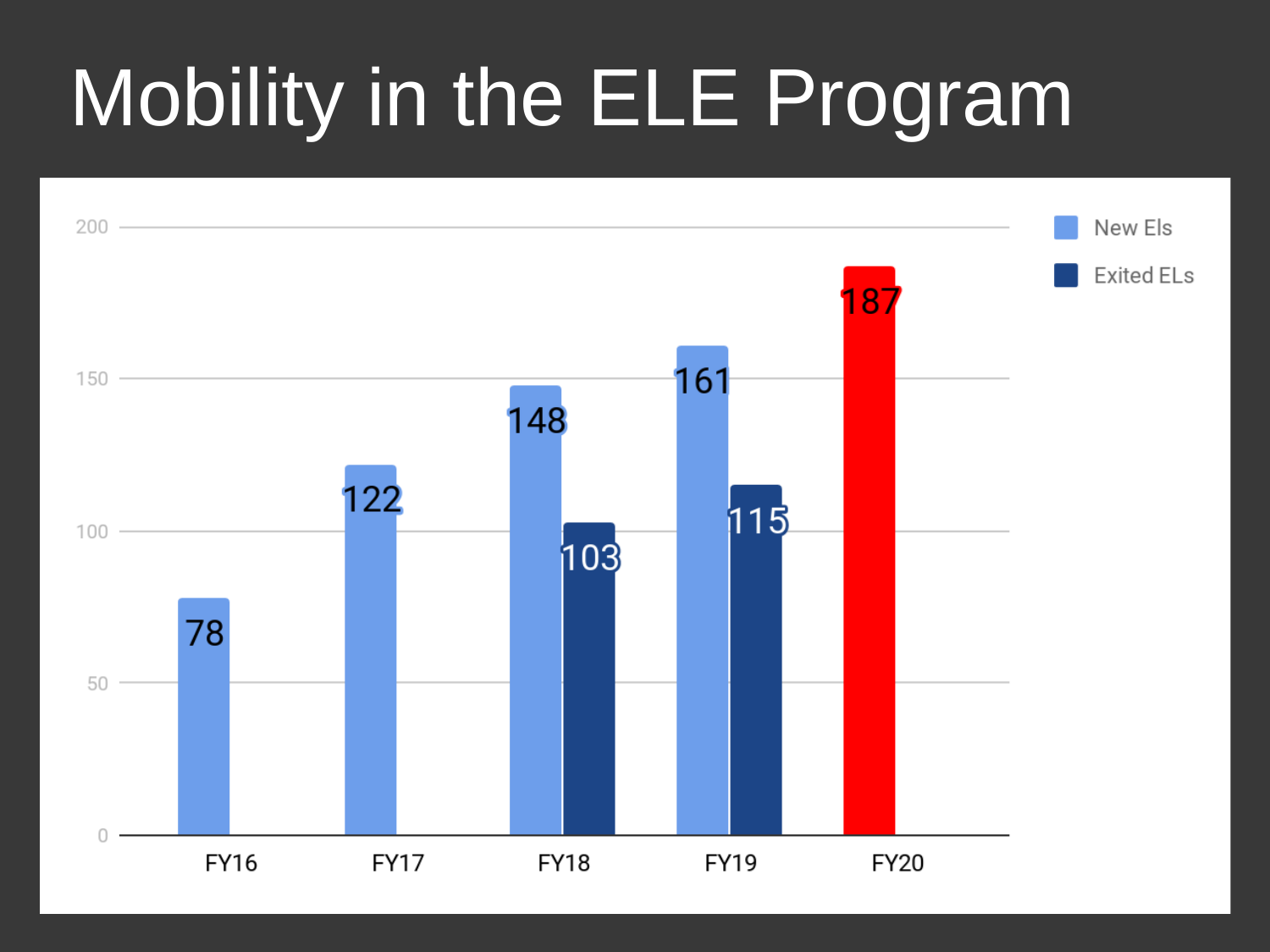# Duration in the ELE Program

#### **Student Duration in EL Status**

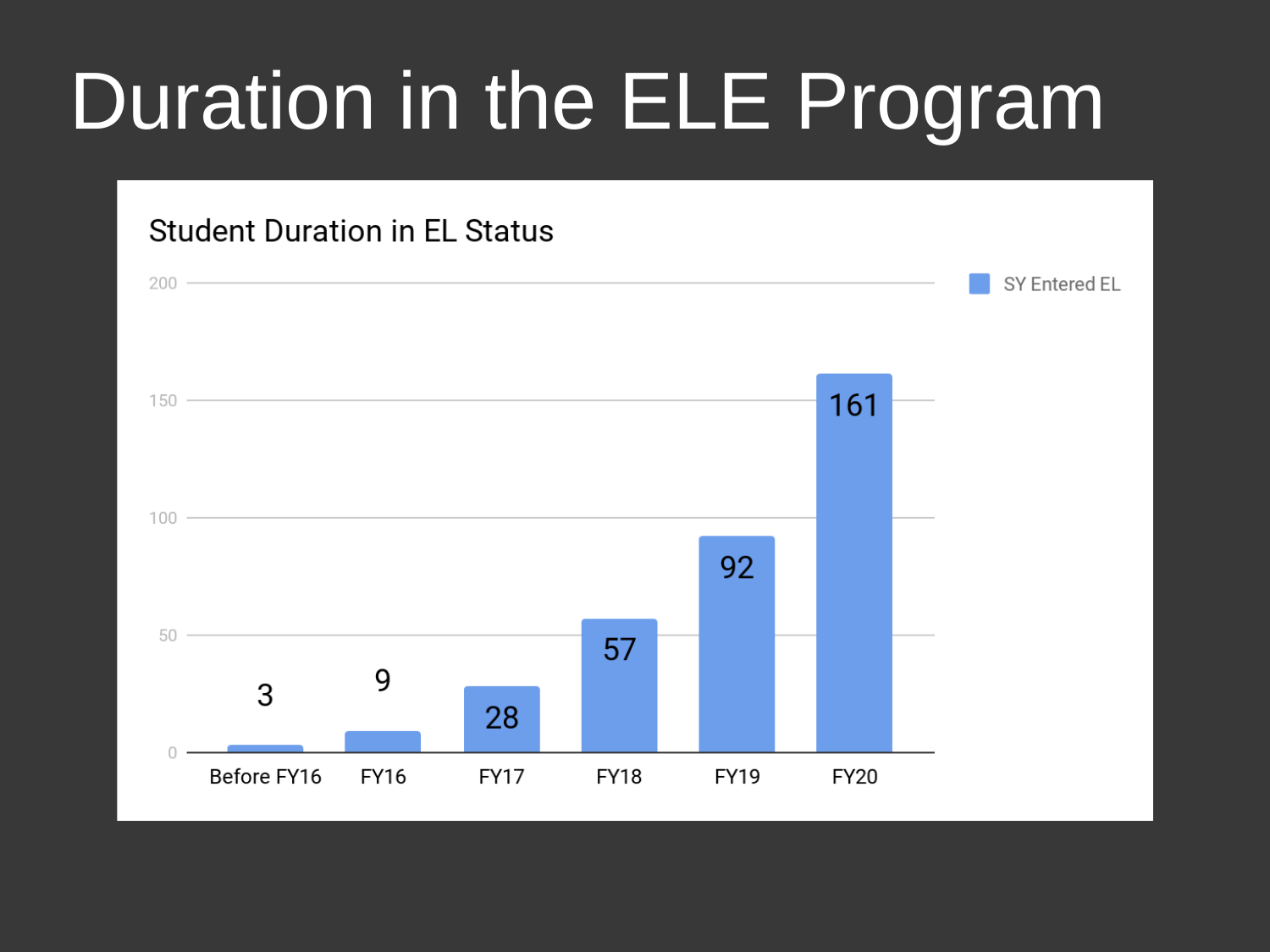#### The Belmont ELE Program

**Curricular** Area

**Student** Support **Teacher** Support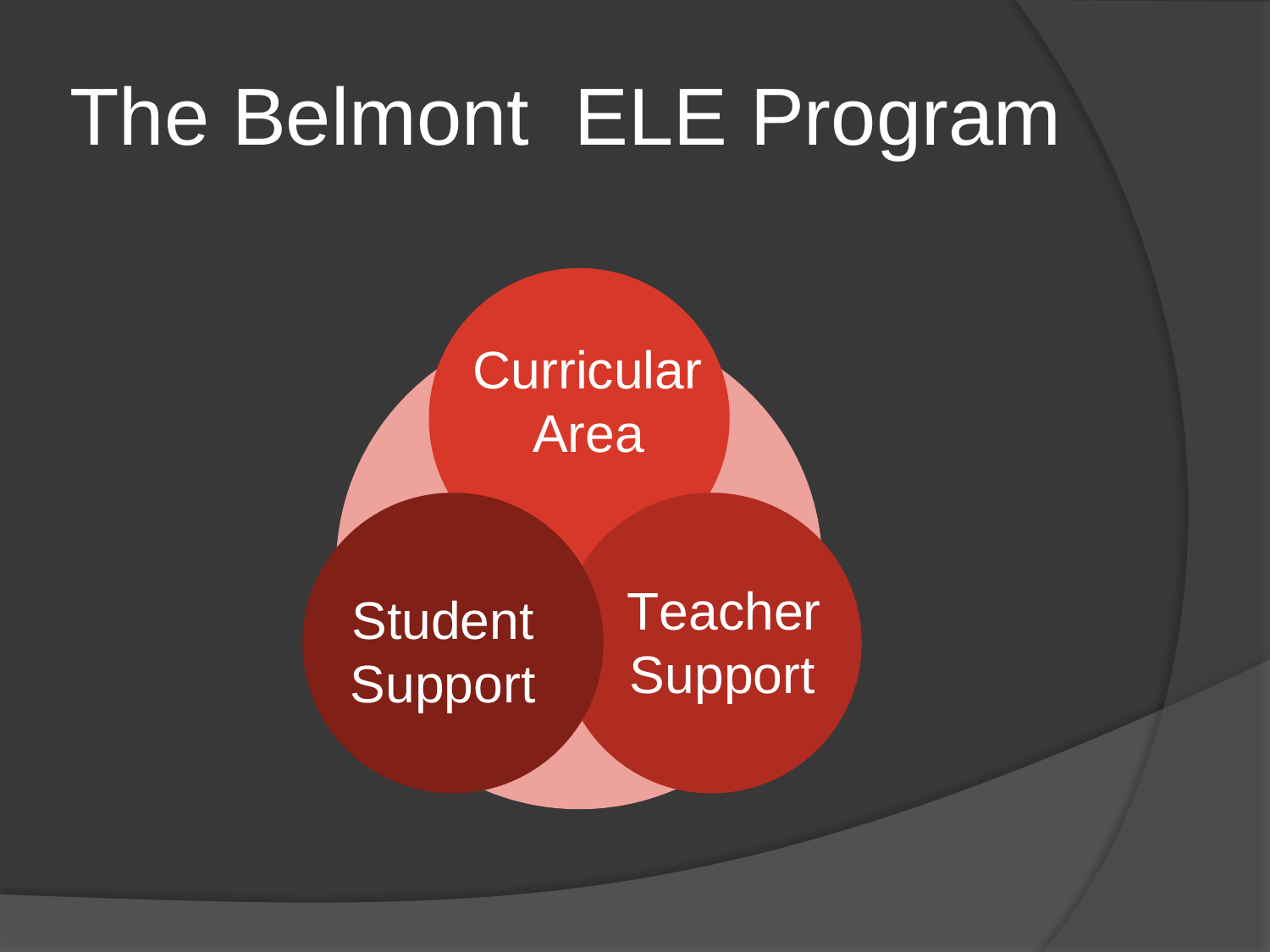#### ELE Curriculum Academic Language



**Linguistic Complexity:** The amount and quality of speech or writing for a given situation

**REACHING** 

**Forms and Conventions:** The types and uses of language structures, mechanics, and fluency

Vocabulary Usage: The specificity of words or phrases for a given context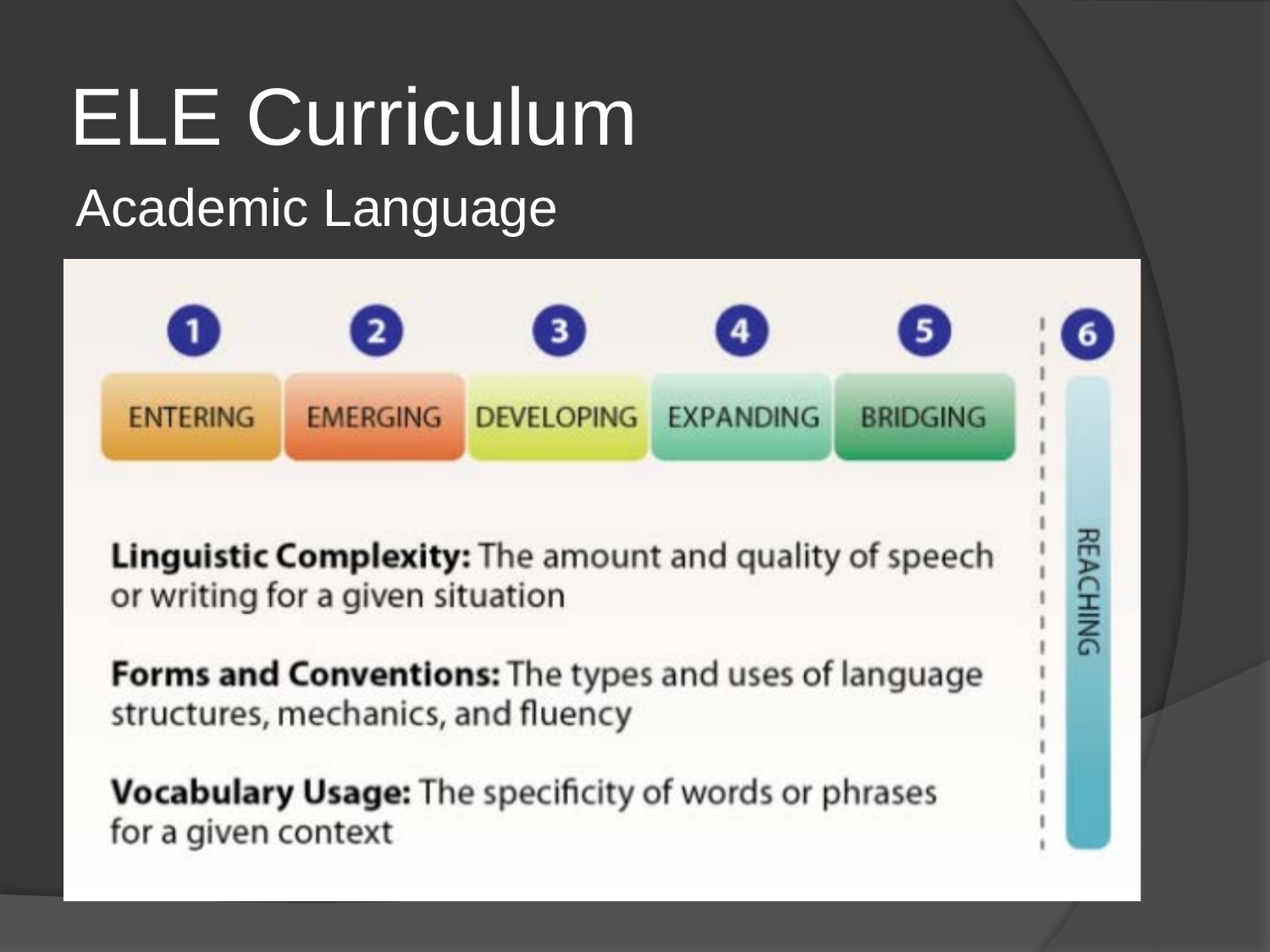#### Student and Teacher Support

- <sup>⦿</sup> Provide a safe environment as students adjust to a new culture and school
- <sup>⦿</sup> Consult with classroom teachers and other specialists to share language acquisition expertise and understanding of cultural and linguistic diversity
- <sup>⦿</sup> Screening and progress monitoring of new students and former ELs, with follow-up if needed
- <sup>⦿</sup> Individualized Language Plans for students not meeting benchmarks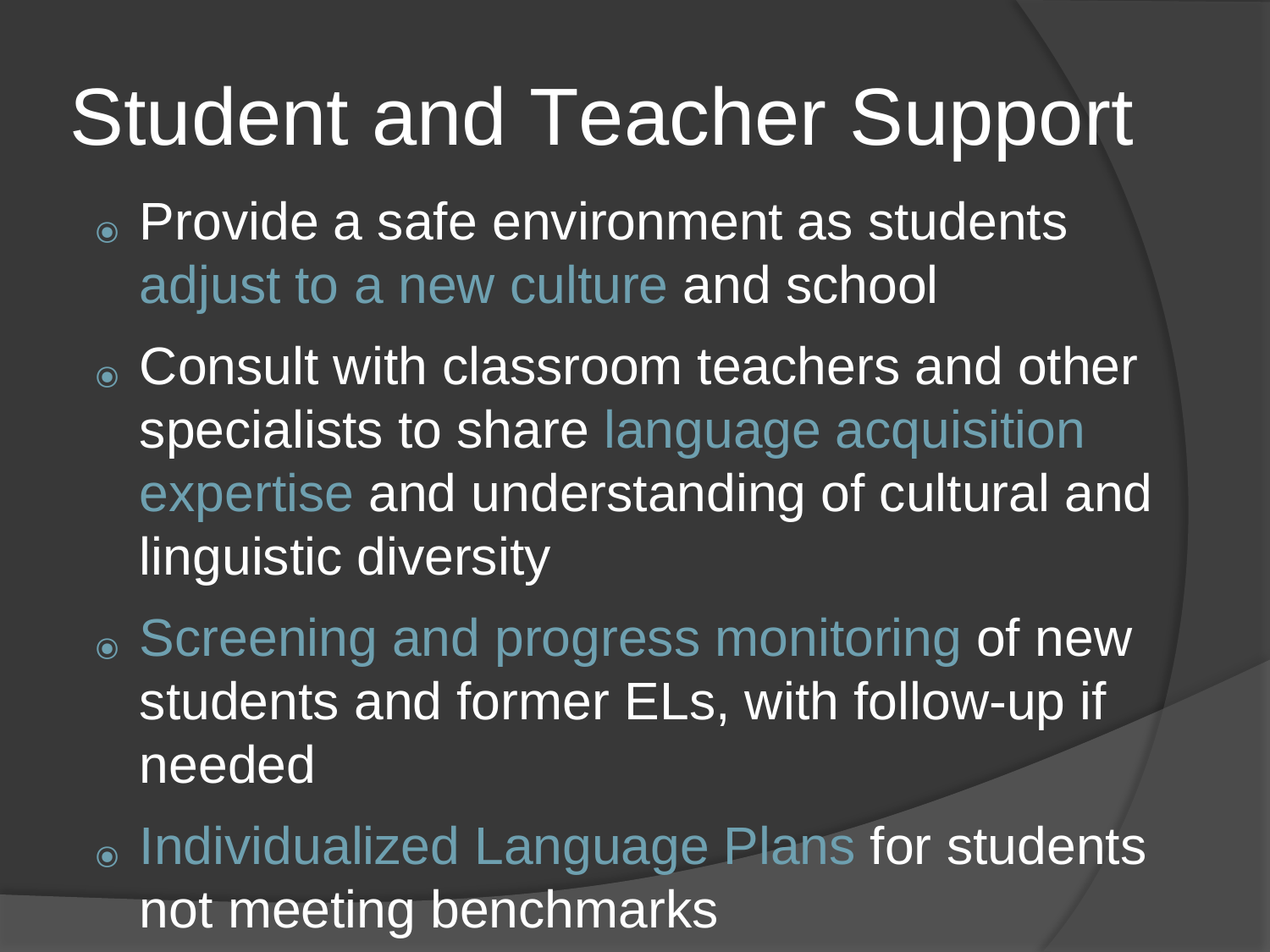#### EL Achievement: Measuring Up



**Students Making Progress in English Acquisition '19**

**Average Rate of Student Language Growth '18**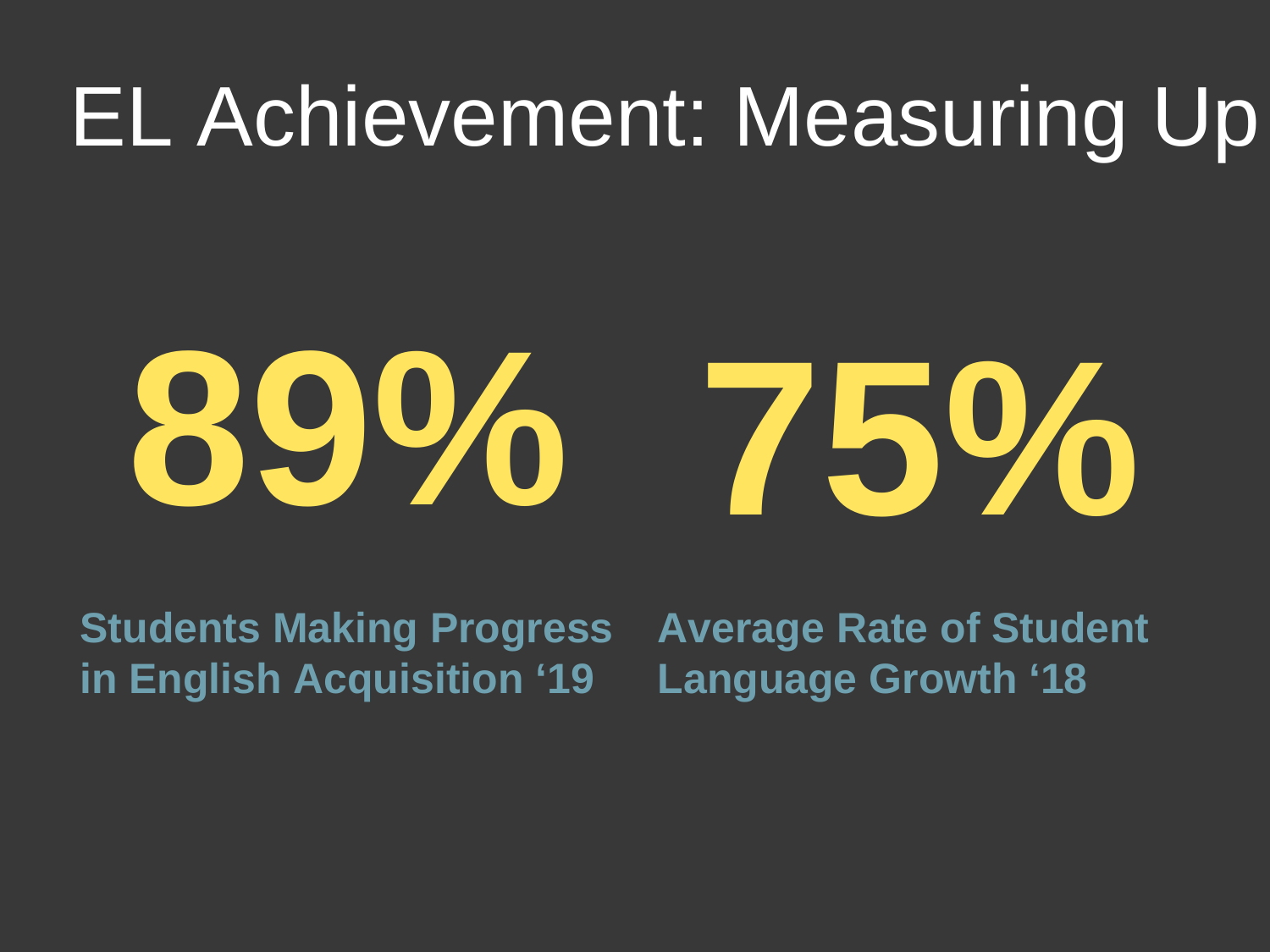#### Content Area Achievement



#### *% Students Meeting or Exceeding Expectations*